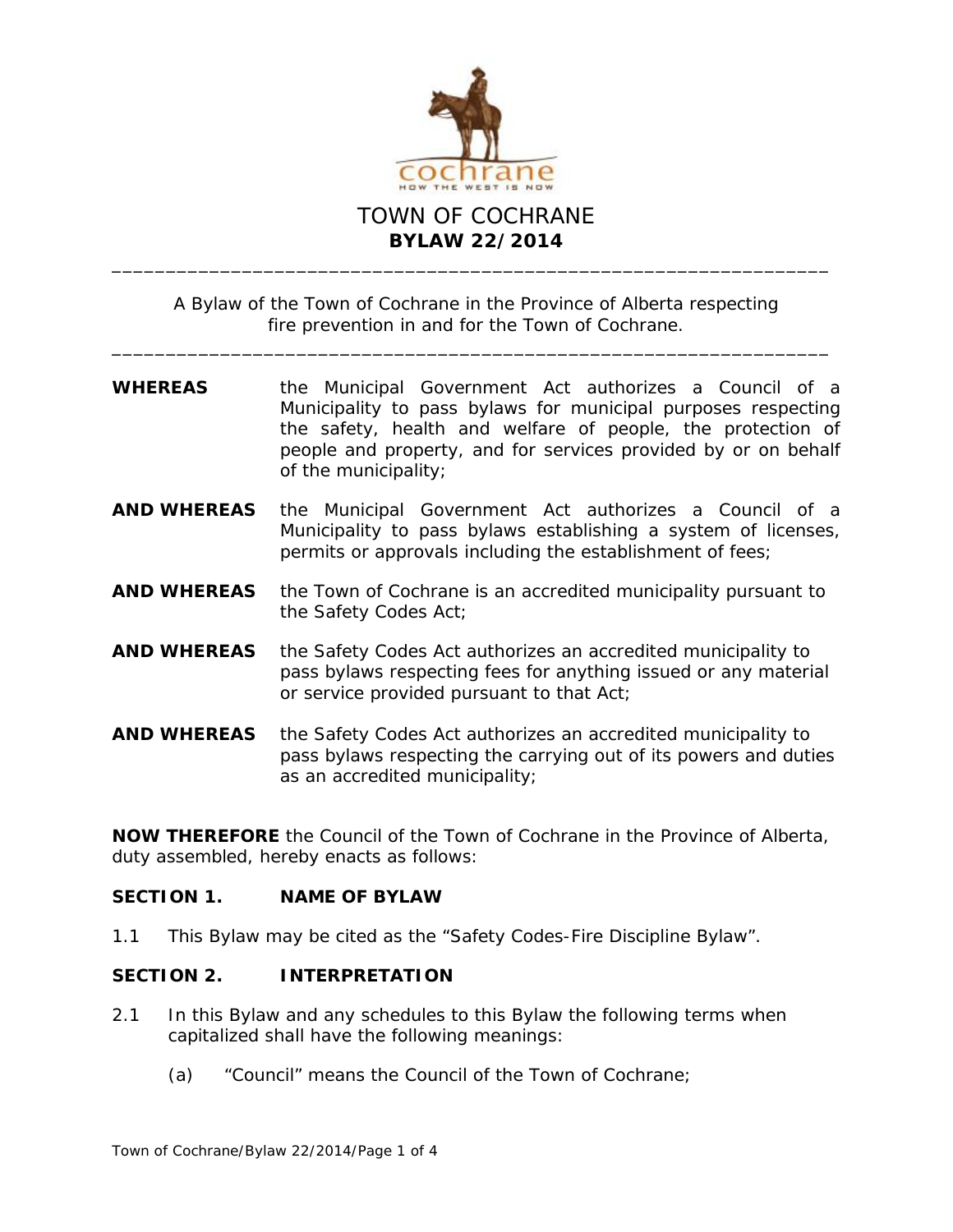- (b) "Fire Code" means the Alberta Fire Code 2006 and any amendments or replacements thereto as adopted pursuant to the *Safety Codes Act*;
- (c) "Fire Code Branch" means the section of the Cochrane Fire Services established pursuant to this Bylaw and comprised of Safety Codes Officers employed by the Town for the purpose of carrying out the Town's obligations as an accredited municipality in the fire discipline;
- (d) "Fire Services Chief" means the person designated as the fire services chief by Council;
- (e) "*Municipal Government Act*" means the *Municipal Government Act* RSA 2000 c M-26 and any regulations thereunder;
- (f) "Quality Management Plan" means the Town of Cochrane Uniform Quality Management Plan – Fire Discipline and any amendments or replacements thereto;
- (g) "*Safety Codes Act*" means the *Safety Codes Act*, RSA 2000 c S-1 and any regulations thereunder;
- (h) "Safety Codes Officer" means a safety codes officer pursuant to the *Safety Codes Act*; and
- (i) "Town" means the Town of Cochrane.
- 2.2 Any references in this Bylaw to any statutes, regulations, bylaws or other enactments is to those statutes, regulations, bylaws or other enactments as amended or replaced from time to time and any amendments thereto.
- 2.3 Whenever a singular or masculine form of a word is used in this Bylaw, it shall include the plural, feminine or neutral form of the word as the context so requires.
- 2.4 The headings in this Bylaw do not form part of this Bylaw and shall not affect its interpretation.

## **SECTION 3. FIRE CODE BRANCH**

- 3.1 The Fire Code Branch is hereby established.
- 3.2 The Fire Code Branch shall report to the Fire Services Chief.
- 3.3 The Fire Code Branch shall carry out the following duties on behalf of the Town in accordance with the *Safety Codes Act* and the Quality Management Plan:
	- a) administer and enforce the provisions of the Fire Code for which the Town is responsible as an accredited municipality;
	- b) review permit applications and grant or deny permits;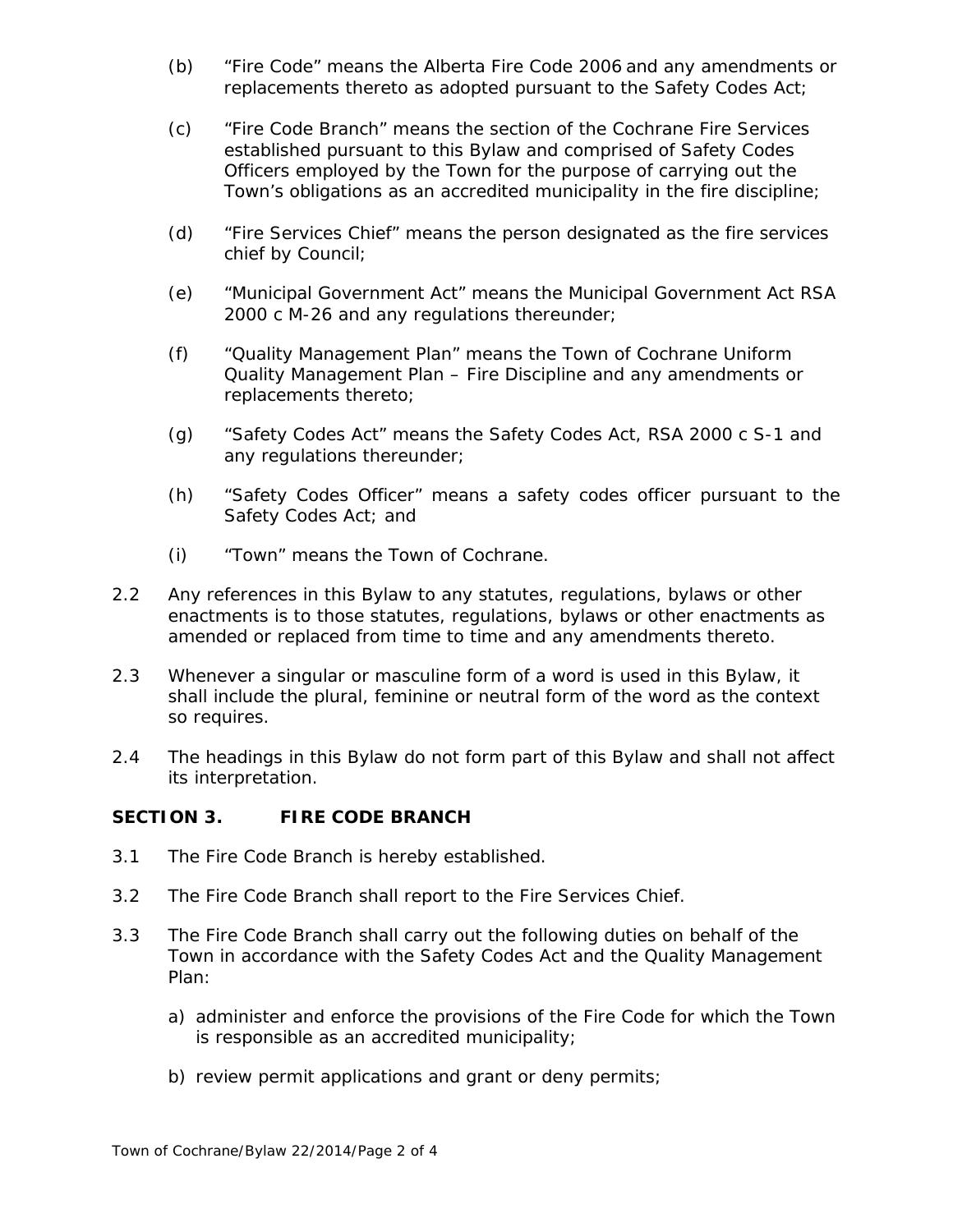- c) investigate fires and explosions for cause and origin;
- d) carry out inspections; and
- e) review fire safety plans and other fire safety documents provided pursuant to the Fire Code.
- $3.4$ The Fire Code Branch may provide the following services on behalf of the Town:
	- a) designing and implementing fire prevention and safety education and awareness programs for groups or industries at risk of injury or loss due to fire; and
	- b) reviewing plans for proposed developments within the Town of Cochrane.

#### **SECTION 4. RECOVERY OF COSTS**

- $4.1$ The fees for any actions taken, services provided or materials provided pursuant to this Bylaw shall be as set out in Schedule "A" to this Bylaw.
- $4.2$ Fees payable pursuant to this Bylaw shall be payable at the time the action is taken or service or material is provided. If, in the opinion of the Fire Services Chief, this is impractical, the Fire Codes Branch may subsequently issue an invoice and fees shall be payable and due when invoiced.
- $4.3$ Unpaid fees pursuant to this Bylaw shall be recoverable as an amount owing to the Town.

#### **SECTION 5. GENERAL**

- Each provision of this Bylaw is independent of all other provisions. If any  $5.1$ provision of the Bylaw is declared invalid for any reason by a court of competent jurisdiction, all other provisions of this Bylaw shall remain valid and enforceable.
- 5.2 The Schedules to this Bylaw may be amended or replaced from time to time by resolution of Council.
- $5,3$ This Bylaw shall come into force and effect on the date of the third and final reading and signing thereof.

Read a first time September 8, 2014 Read a second time September 8, 2014 Unanimous consent September 8, 2014 Read a third time September 8, 2014

Mayor Manager gislative Services

Town of Cochrane/Bylaw 22/2014/Page 3 of 4